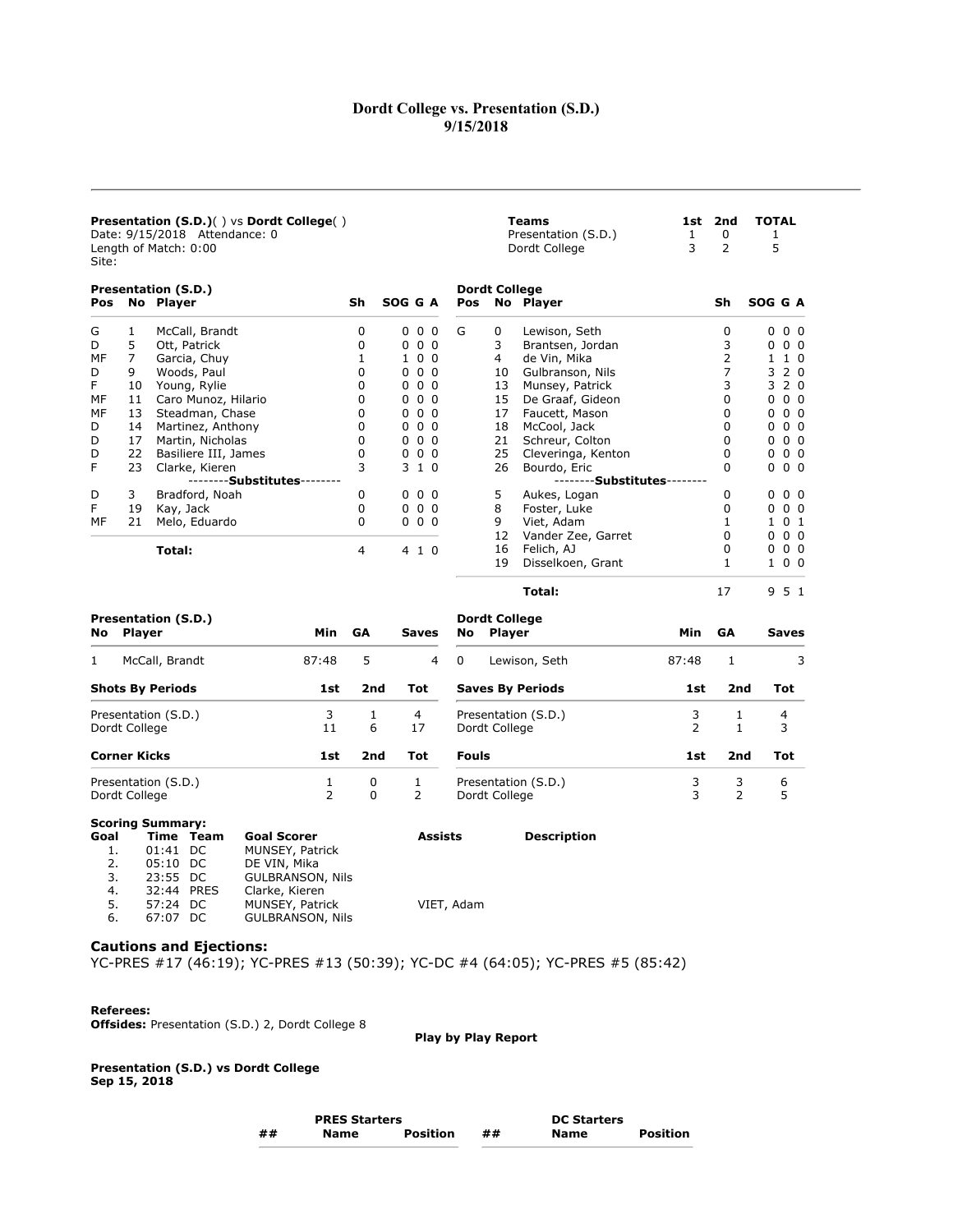| 1  | <b>Brandt McCall</b>    | G | 0  | Seth LEWISON          | G |
|----|-------------------------|---|----|-----------------------|---|
| 5  | Patrick Ott             |   | 3  | Jordan BRANTSEN       |   |
| 7  | Chuy Garcia             |   | 4  | Mika DE VIN           |   |
| 9  | Paul Woods              |   | 10 | Nils GULBRANSON       |   |
| 10 | Rylie Young             |   | 13 | <b>Patrick MUNSEY</b> |   |
| 11 | Hilario Caro Munoz      |   | 15 | Gideon DE GRAAF       |   |
| 13 | Chase Steadman          |   | 17 | Mason FAUCETT         |   |
| 14 | <b>Anthony Martinez</b> |   | 18 | Jack MCCOOL           |   |
| 17 | Nicholas Martin         |   | 21 | <b>Colton SCHREUR</b> |   |
| 22 | James Basiliere III     |   | 25 | Kenton CLEVERINGA     |   |
| 23 | Kieren Clarke           |   | 26 | Eric BOURDO           |   |

| <b>Clock</b> | <b>1st Period</b><br>Play By Play                           | <b>Score</b><br>$(V-H)$ |
|--------------|-------------------------------------------------------------|-------------------------|
| 00:19        | Foul on TEAM (DC)                                           |                         |
| 01:41        | GOAL kicked in by Patrick MUNSEY (DC)                       | $(0-1)$                 |
| 04:14        | Foul on TEAM (DC)                                           |                         |
| 04:53        | Foul on TEAM (PRES)                                         |                         |
| 05:10        | GOAL kicked in by Mika DE VIN (DC)                          | $(0-2)$                 |
| 07:02        | Offside against Patrick MUNSEY (DC)                         |                         |
| 08:31        | SUB: Garret VANDER ZEE in for Mason FAUCETT                 |                         |
| 08:53        | Offside against Jordan BRANTSEN (DC)                        |                         |
| 10:26        | Shot Missed by Patrick MUNSEY (DC) SAVED by Brandt McCall   |                         |
| 11:21        | SUB: Eduardo Melo in for Patrick Ott                        |                         |
| 11:45        | SUB: Patrick Ott in for Paul Woods                          |                         |
| 13:32        | Offside against Nils GULBRANSON (DC)                        |                         |
| 14:16        | Foul on TEAM (DC)                                           |                         |
| 14:54        | Shot Missed by Nils GULBRANSON (DC) goes WIDE               |                         |
| 16:00        | Offside against Patrick MUNSEY (DC)                         |                         |
| 19:05        | SUB: Logan AUKES in for Patrick MUNSEY                      |                         |
| 19:30        | Shot Missed by Mika DE VIN (DC) goes HIGH                   |                         |
| 20:32        | Shot Missed by Chuy Garcia (PRES) SAVED by Seth LEWISON     |                         |
| 23:02        | Corner Kick by Colton SCHREUR (DC)                          |                         |
| 23:55        | GOAL kicked in by Nils GULBRANSON (DC)                      | $(0-3)$                 |
| 24:16        | Foul on TEAM (PRES)                                         |                         |
| 28:28        | Shot Missed by Kieren Clarke (PRES) SAVED by Seth LEWISON   |                         |
| 30:01        | Corner Kick by Mika DE VIN (DC)                             |                         |
| 31:31        | SUB: Noah Bradford in for Eduardo Melo                      |                         |
| 31:31        | SUB: Jack Kay in for Hilario Caro Munoz                     |                         |
| 32:44        | GOAL kicked in by Kieren Clarke (PRES)                      | $(1-3)$                 |
| 34:31        | Shot Missed by Nils GULBRANSON (DC) goes HIGH               |                         |
| 35:50        | Shot Missed by Jordan BRANTSEN (DC) goes WIDE               |                         |
| 37:33        | SUB: AJ FELICH in for Mika DE VIN                           |                         |
| 38:46        | Shot Missed by Jordan BRANTSEN (DC) goes WIDE               |                         |
| 39:13        | SUB: Grant DISSELKOEN in for Jack MCCOOL                    |                         |
| 39:28        | Foul on TEAM (PRES)                                         |                         |
| 40:46        | Shot Missed by Nils GULBRANSON (DC) SAVED by Brandt McCall  |                         |
| 41:01        | Shot Missed by Grant DISSELKOEN (DC) SAVED by Brandt McCall |                         |
| 44:26        | Corner Kick by Rylie Young (PRES)                           |                         |

## End of 1st (DC 3 PRES 1)

|    | Shots                                | SOG | G | <b>AST</b> | CК | <b>PKM</b> | <b>PKA</b>        | <b>FL</b> | YC | <b>RC</b> | <b>BLK</b> | GA                    | sv |
|----|--------------------------------------|-----|---|------------|----|------------|-------------------|-----------|----|-----------|------------|-----------------------|----|
| DC | PRES 3 3 1 0 1 0 0 3 0 0 0 3 3<br>11 |     |   |            |    |            | 6 3 0 2 0 0 3 0 0 |           |    |           |            | $0 \qquad 1 \qquad 2$ |    |

## Play by Play Report

#### Presentation (S.D.) vs Dordt College Sep 15, 2018

PRES Starters:McCall, Martin, Young, Martinez, Basiliere III, Bradford, Clarke, Caro Munoz, Ott, Garcia, Steadman DC Starters: LEWISON, BOURDO, DISSELKOEN, CLEVERINGA, SCHREUR, MCCOOL, MUNSEY, VIET, GULBRANSON, DE VIN, DE GRAAF

|              | 2nd Period                                                | Score   |
|--------------|-----------------------------------------------------------|---------|
| <b>Clock</b> | Play By Play                                              | $(V-H)$ |
| 46:19        | Yellow Card on Nicholas Martin (PRES)                     |         |
| 47:27        | Shot Missed by Kieren Clarke (PRES) SAVED by Seth LEWISON |         |
| 47:48        | Shot Missed by Adam VIET (DC) SAVED by Brandt McCall      |         |
| 49:54        | Foul on TEAM (DC)                                         |         |
| 50:39        | Yellow Card on Chase Steadman (PRES)                      |         |
| 51:47        | Offside against Colton SCHREUR (DC)                       |         |